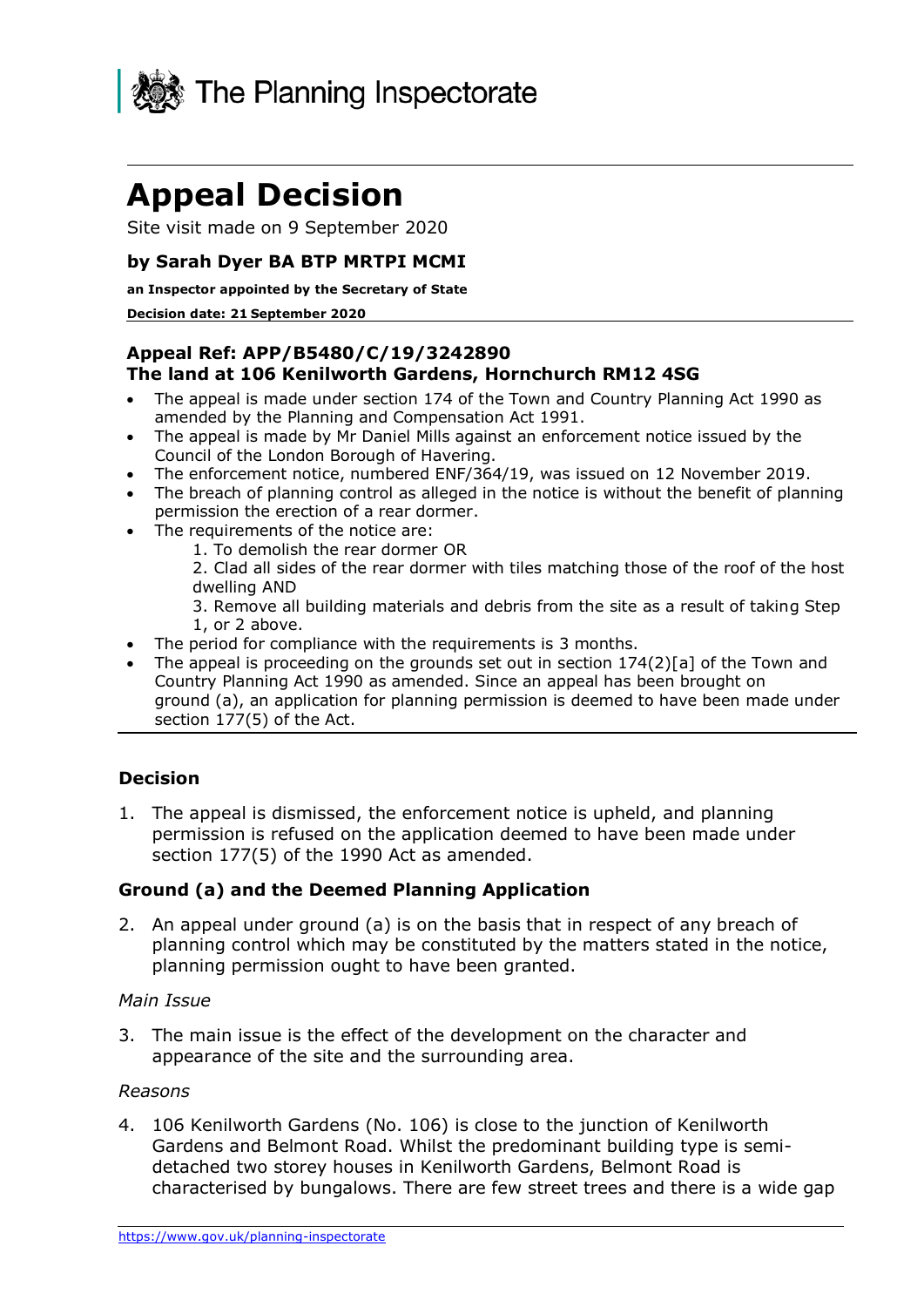between the end bungalow in Belmont Road and the houses on Kenilworth Gardens such that the rear elevation of No. 106 is highly visible in the street scene.

- 5. The rear dormer which has been erected obscures most of the roof slope and it is a dominant feature when viewed from Belmont Road. Its adverse impact on the street scene is exaggerated by its light rendered finish and prominent white fascia boards. Whilst there are other roof dormers in the area it is not a common element of the built form, thus the dormer at No. 106 is incongruous and an uncharacteristic element in the street scene.
- 6. At the opposite end of Belmont Road, a roof dormer which spans a pair of semi-detached houses is visible, however in this case the dormer has been finished in tiles which match the rest of the roof thus reducing its visual impact. The Council has given the appellant the option of cladding sides of the dormer with tiles as an alternative to its demolition.
- 7. The appellant refers to other roof dormers in the area, but these are not in these examples significantly undermine my observation that roof dormers are not a key element of the character of the area. such prominent positions as that which is the subject of the appeal. Nor do
- 8. I conclude that the roof dormer is harmful to the character and appearance of the site and the surrounding area. The development is therefore contrary to Policy 7.6 of the London Plan (2016) and Policy DC61 of the Core Strategy and Development Control Policies Development Plan Document (2008). These policies jointly require new development to complement or improve amenity and character through, amongst other things, its appearance and materials.
- 9. For similar reasons the development does not accord with guidance provided by the National Planning Policy Framework which seeks to achieve welldesigned places.
- 10. I do not find the advice contained within the Havering London Borough Residential Extensions and Alterations Supplementary Planning Document (2011) regarding roof extensions, loft conversions and dormer windows to be relevant to this appeal.

# *Other matters*

- 11. The appellant argues that the rendered finish is more energy efficient and that cladding with tiles will be disruptive to his neighbour who is elderly. However, I do not consider that these matters outweigh the harm to the character and appearance which I have found.
- 12. The appellant also says that changing the finish to the dormer will put him into debt, however there are no details of this or the hardship that would arise to the appellant and his family as a result. Whilst I sympathise with the appellant in the light of the advice which he says he was given by his builder; I attach limited weight to this argument, and it does not outweigh my conclusions with regard to the main issue.

# **Conclusion**

 13. For the reasons given above, I conclude that the appeal should not succeed. I shall uphold the enforcement notice and refuse to grant planning permission on